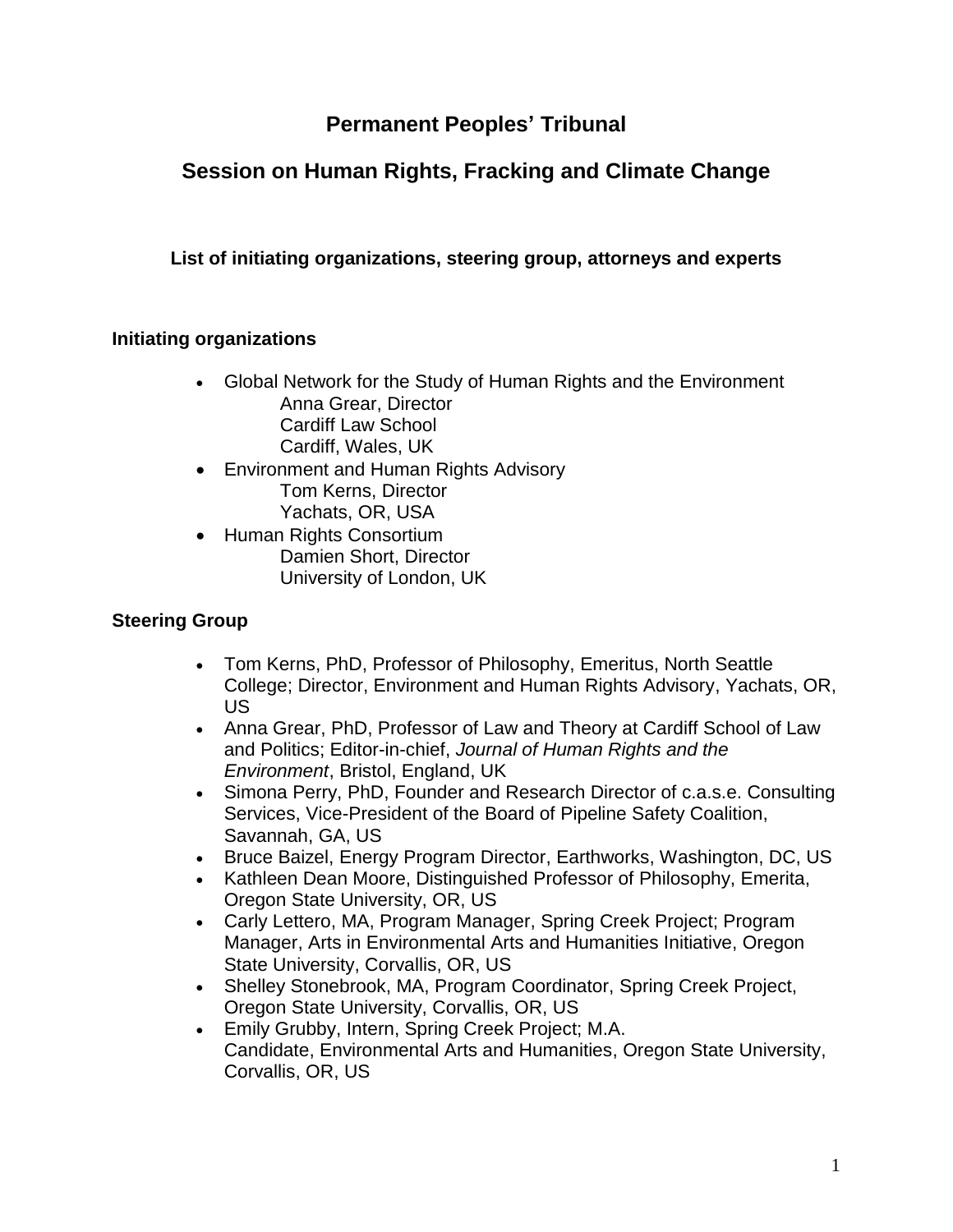## **Attorneys and Experts**

#### **Attorneys**

- Evan Hamman, Faculty of Law, Queensland University of Technology, Brisbane, Australia, co-lead attorney
- Revel Pointon, Law Reform Solicitor, Environmental Defender's Office, Queensland, Brisbane, Australia, co-lead attorney
- Rick Sahli, Environmental attorney, Columbus, Ohio, US
- Lisa Mead, Director, Earth Law Alliance, Findhorn, Scotland
- Bruce Baizel, Energy Program Director, Earthworks, Washington, DC, US
- Nathalie Eddy, Field Advocate, Earthworks, Leadville, CO, US
- Robin Bronen, Human Rights Attorney, Director, Alaska Institute for Justice, Anchorage, AK, US
- Amanda Kennedy, Associate Professor; Deputy Director, Australian Centre for Agriculture and Law, University of New England, Armidale, NSW, Australia
- Michelle Maloney, Director, Australian Earth Laws Alliance, Brisbane, QLD, Australia
- Declan Doherty, Principal Solicitor, Environmental Defender's Office, West Perth, WA, Australia
- Vanessa Brown, Counsel of Record, 350 Vermont, Bethel, VT, US
- Megan Hunter, Counsel of Record, Freshwater Accountability Project, Grand Rapids, OH, US
- Benedict Coyn, President, Australian Lawyers for Human Rights, Brisbane, QLD, Australia
- Cormac Cullinan, Director, Global Alliance for the Rights of Nature; Honorary Research Associate, University of Cape town, Cape Town, SA
- Linda Sheehan, Senior Counsel, Leonardo DiCaprio Foundation, San Francisco Bay Area, CA, US
- Mari Margil, Associate Director, Community Environmental Legal Defense Fund; and the International Center for the Rights of Nature, Mercersburg, PA, US
- Margaret Stewart, Center for Earth Jurisprudence, Orlando, FL, US

# **Experts**

- Bernhard Debatin, PhD, Professor of Journalism, Ohio University, Athens, OH, US
- Julie Weatherington-Rice, PhD, Certified Professional Geologist, Certified Professional Soil Scientist, Worthington, OH, US
- David Sligh, former Senior Environmental Engineer, Virginia Department of Environmental Quality, Charlottesville, VA, US
- Robin Bronen, Human Rights attorney, Executive Director, Alaska Institute for Justice, Anchorage, AK, US